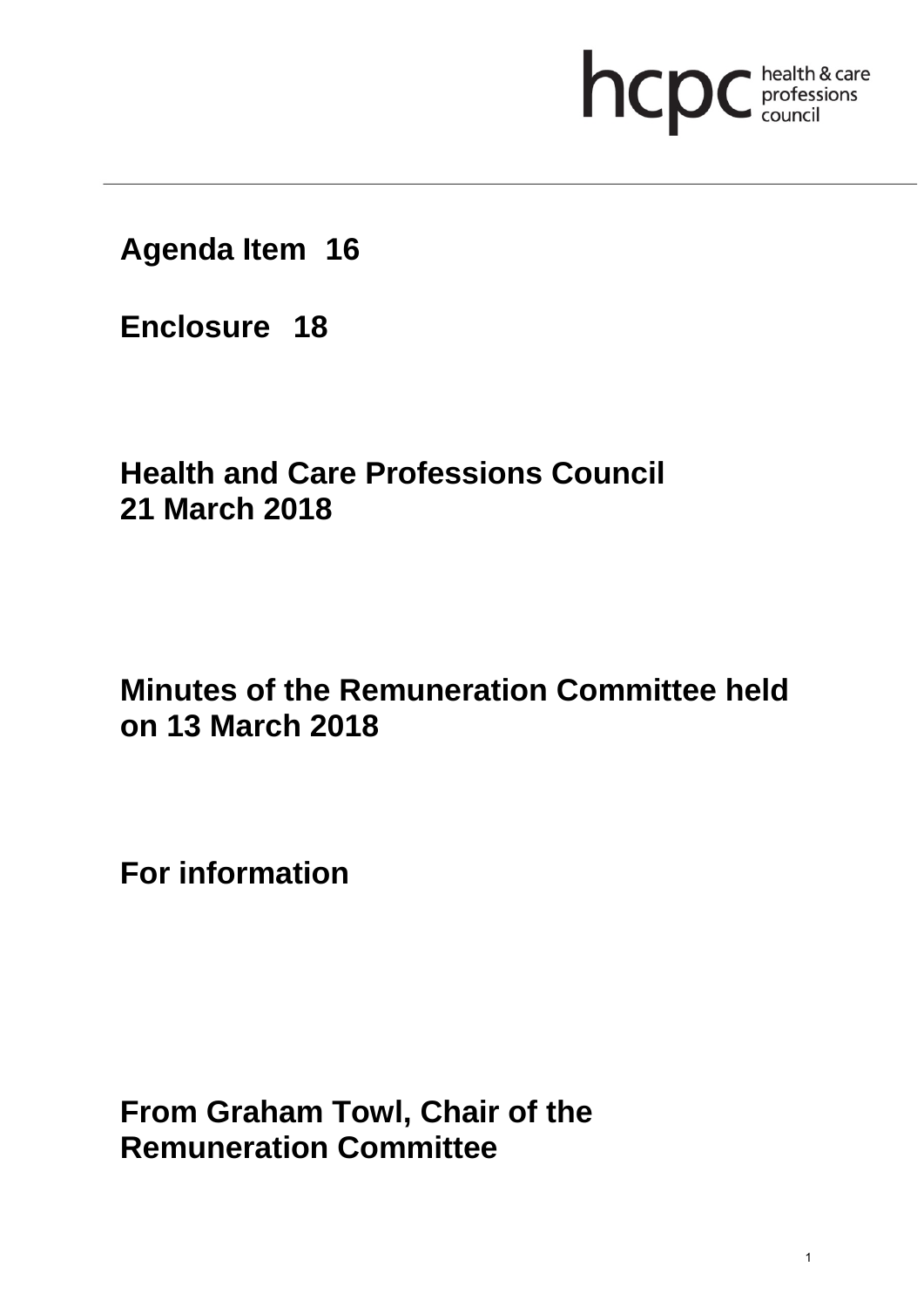# **health & care**

### **Remuneration Committee**

**Public minutes of the 26th meeting of the Remuneration Committee held on:-** 

**Date:** Tuesday 13 March 2018

**Time:** 1:30 pm

- **Venue:** Room B, Health and Care Professions Council, Park House, 184 Kennington Park Road, London SE11 4BU
- **Present:** Graham Towl (Chair) Joanna Mussen Nicola Scrivings

#### **In attendance:**

Claire Amor, Secretary to the Committee Elaine Buckley, Chair of Council (from part of item 3 until item 12) Andy Gillies, Director of Finance (item 4 only) Teresa Haskins, Director of Human Resources Marc Seale, Chief Executive and Registrar (part of item 3 only)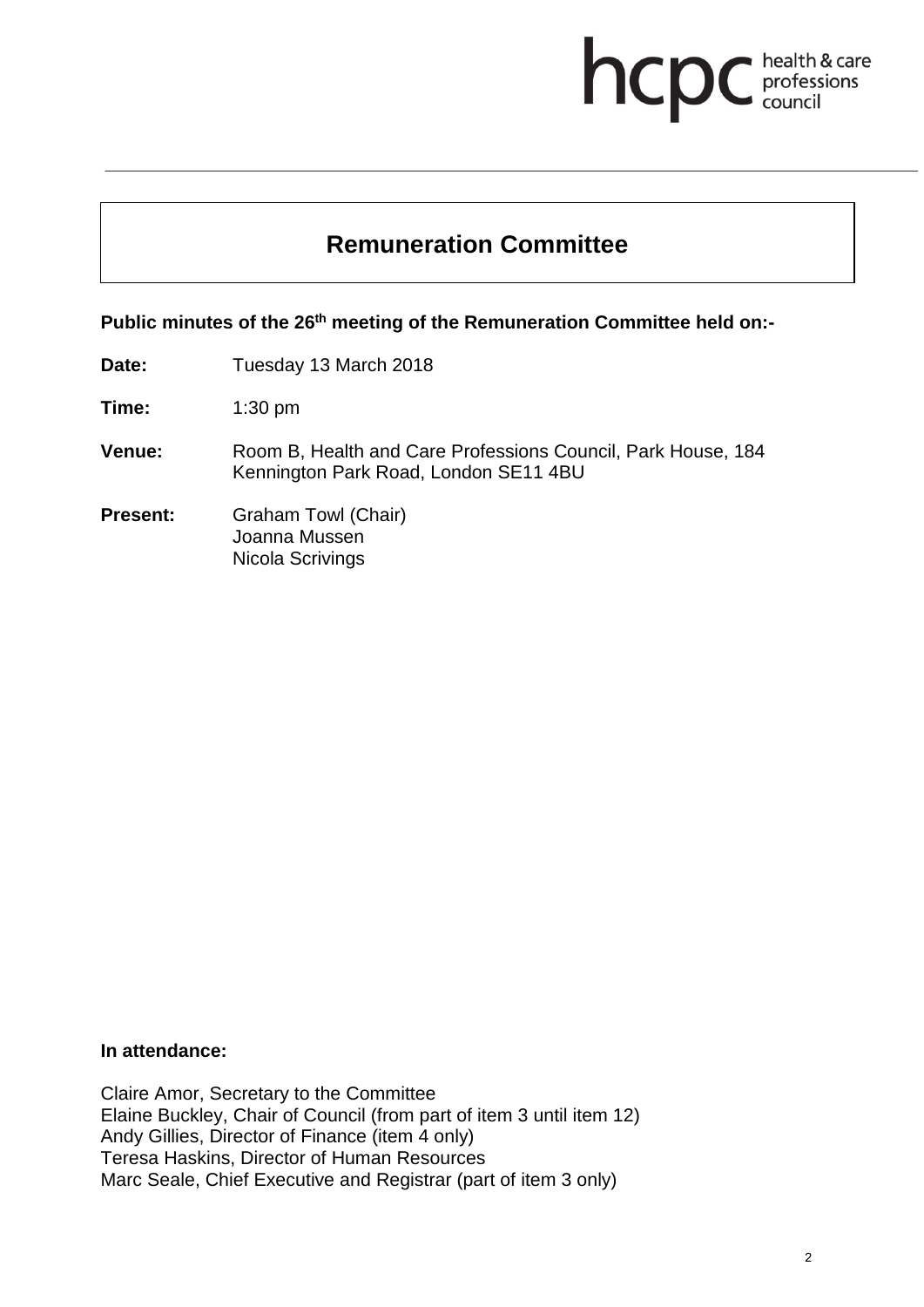#### Part 1 - Public

#### **Item 1. Chairs welcome and introduction**

1.1 The Chair welcomed those present to the 26<sup>th</sup> meeting of the Remuneration Committee.

#### **Item 2. Apologies for absence**

2.1 Apologies for absence were received from Gavin Scott.

#### **Item 3. Approval of agenda**

3.2 The Committee approved the agenda.

#### **Item 4. Declarations of members' interests**

- 4.1 Committee members declared an interest in item 11, Council and Committee Member Remuneration, as this paper discussed their remuneration.
- 4.2 The members of the Executive present declared an interest as the matters for discussion related to their remuneration.

#### **Item 5. Minutes of the Remuneration Committee meeting of 9 October 2017 and 23 January 2018 (report ref: REM 02/18)**

- 5.1 The Committee received the draft public minutes from its meeting held on 6 February 2018.
- 5.2 The Committee agreed the minutes.

#### **Item 6. Date and time of next meeting**

6.1 Thursday 18 October 2018 – 10.30am. The Committee noted that a meeting would be held before this date to discuss the review of pay principles and policy, this date was yet to be confirmed.

#### **Item 7. Resolution**

The Committee adopted the following:

'The Committee hereby resolves that the remainder of the meeting shall be held in private, because the matters being discussed relate to the following;

(a) information relating to a registrant, former registrant or application for registration;